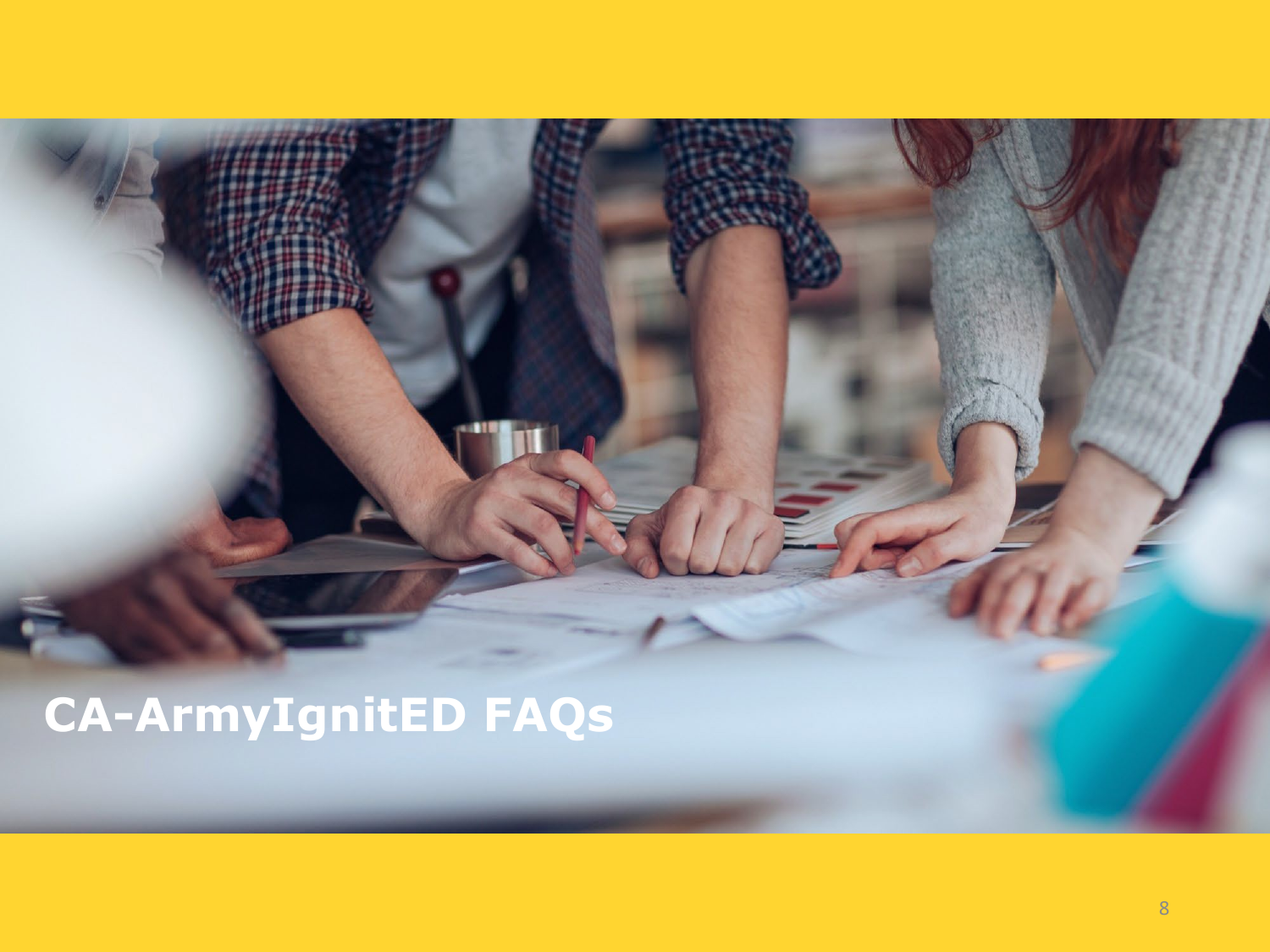# FAQs - ArmyIgnitED Account Creation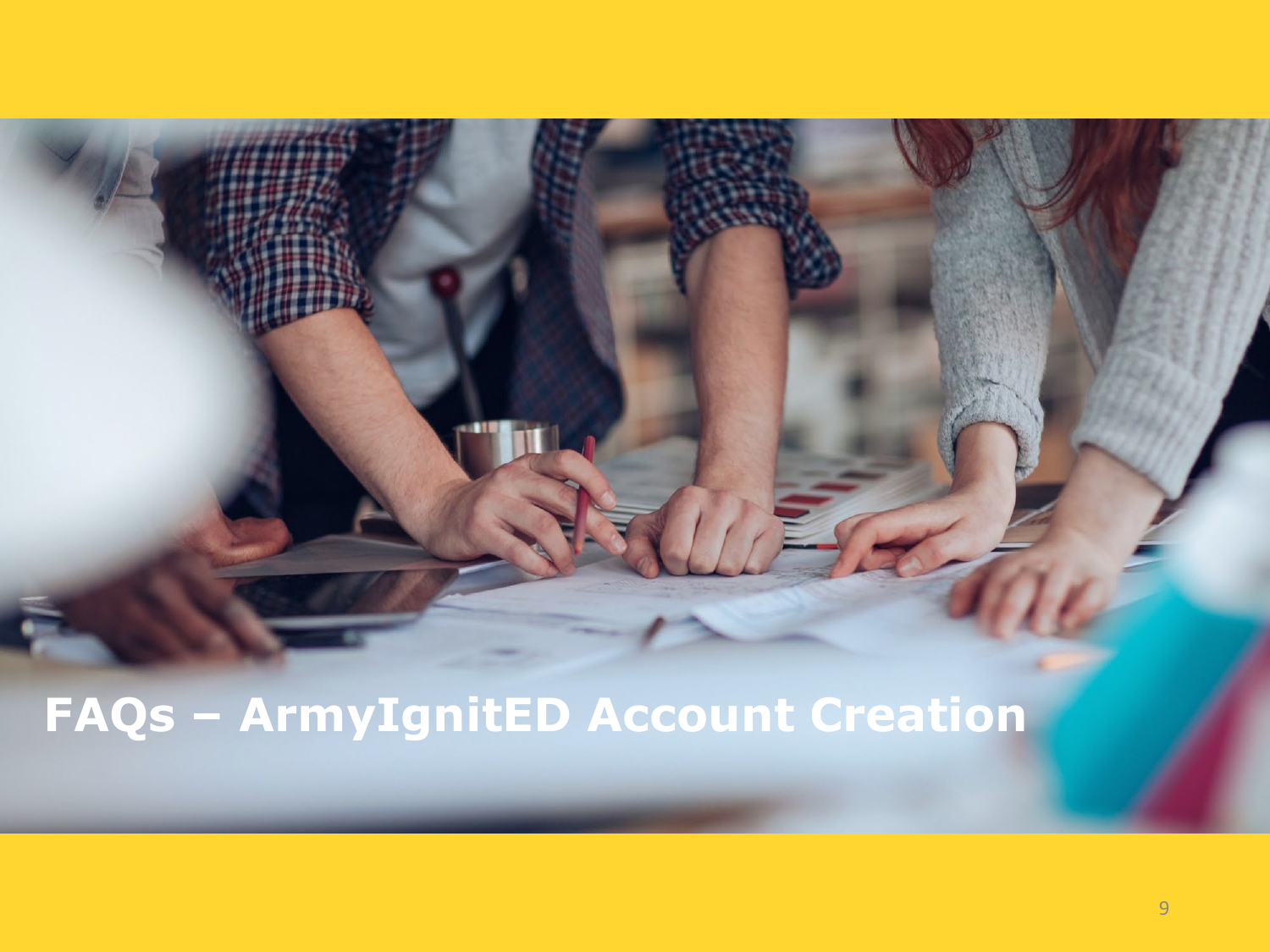### Sync Meeting FAQs-ArmyIgnitED Account Creation

1. Soldier creates an account in ArmyIgnitED and accidentally choses the wrong authentication method, it will take him to where he has to create the account as a Vendor or Counselor. Is there a way to go back and undo all of this? If not, the Soldier has to use another e-mail address to create his ArmyIgnitED account. We saw this yesterday when a Soldier was creating his account. He could not go back to Student. Also, can you add "Soldier" or "Military" to the Government employee choice? Although Soldiers are government employees, the Soldier was looking for "Soldier" or "Military Personnel" to click when creating his account.

• If a Soldier chooses the wrong authentication type, they can change their authentication to CAC by going to login.gov directly to manage their account. They won't be able to navigate to the login.gov authentication management from ArmyIgnitED. We cannot add "Soldier" or "Military" to the login.gov account creation page, as this is the login.gov domain that we don't have the permissions to change.

2. When a Soldier creates a profile, it is not visible to Counselors until the next day. Please advise.

• Deloitte is aware of this issue and working on a long-term solution. Right now it takes up to 24 hours from the time of account creation until the Soldier's profile shows up in ArmyIgnitED.

ArmyIgnitED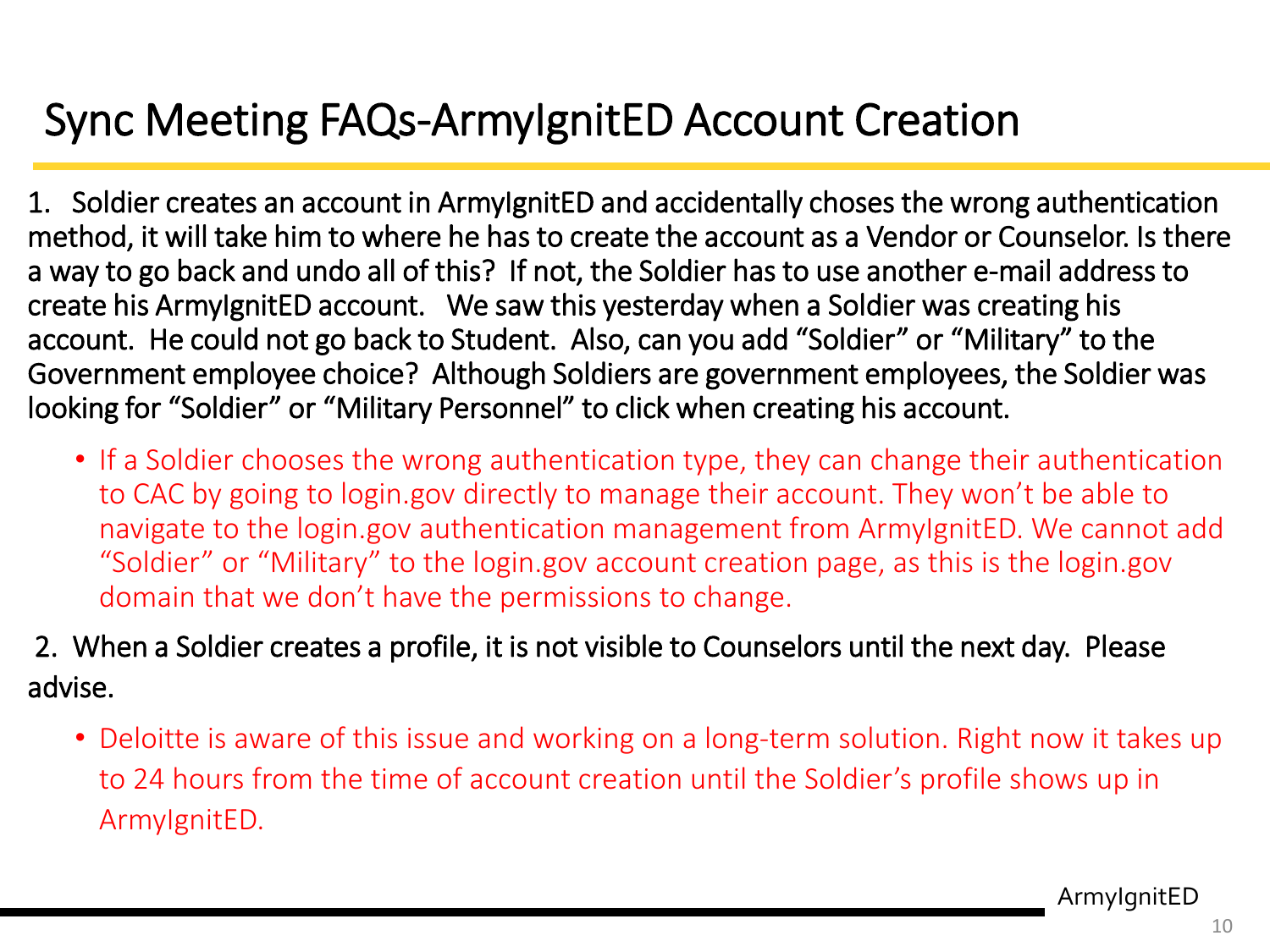### Sync Meeting FAQs-ArmyIgnitED Account Creation cont.

3. Soldiers are not realizing when they sign the SOU. Is there a way to make it stand out that they're signing the SOU?

• It is a pop up right when they sign into ArmyIgnitED and they do have to click to acknowledge receipt of the SOU. At the present time, we will keep it as is, and revisit if necessary.

4. Many ESOs have asked if it's on the radar that there are problems creating accounts with Army internet. Some states still can't access ArmyIgnitED on a government computer while on VPN, as they seem to have a DISA block or NGB block.

- We are tracking and have provided the necessary paperwork to Ken Hardy in order to resolve this DISA block. This is based on the installations firewall issues.
- 5. What's the process for activating ArmyIgnitED counselor accounts or deactivating counselor accounts if a counselor leaves and is no longer part of ACES?
	- The ESO/ESS should submit activation and deactivation requests for government and contract counselors to ACCESS through the COMPO HQ. ACCESS will develop a request form specific to ArmyIgnitED.

ArmyIgnitED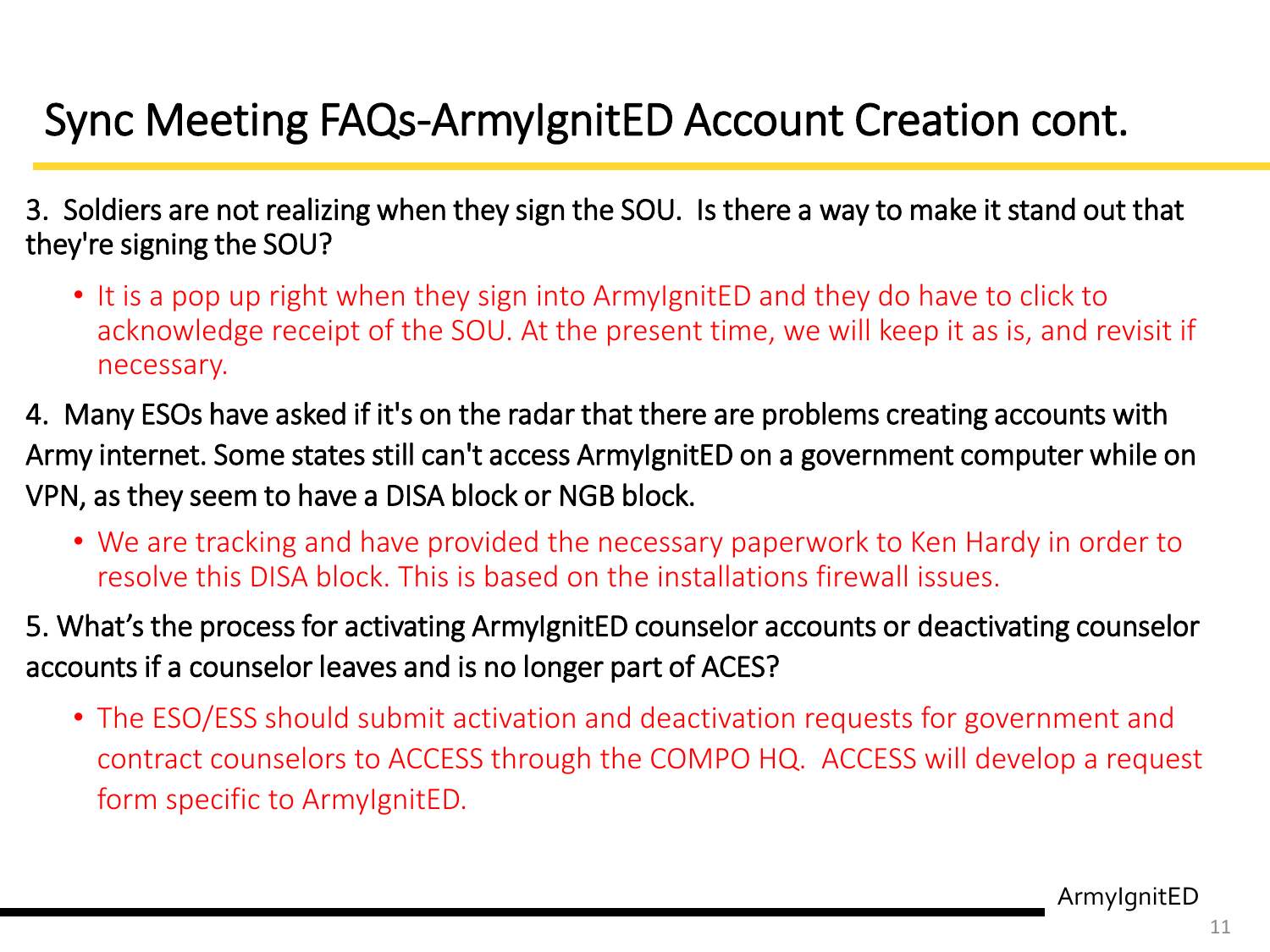### Sync Meeting FAQs-ArmyIgnitED Account Creation cont.

6. Will ArmyIgnitED also be used for DoD civilian training applications? If so, is that also projected for Feb 2021? We are working with our workforce development specialist and wanted to fill her in if and when the portal and process will be changing.

• Cadets, Civilians, and Apprentices will be integrated into ArmyIgnitED around the Feb 2021 timeframe.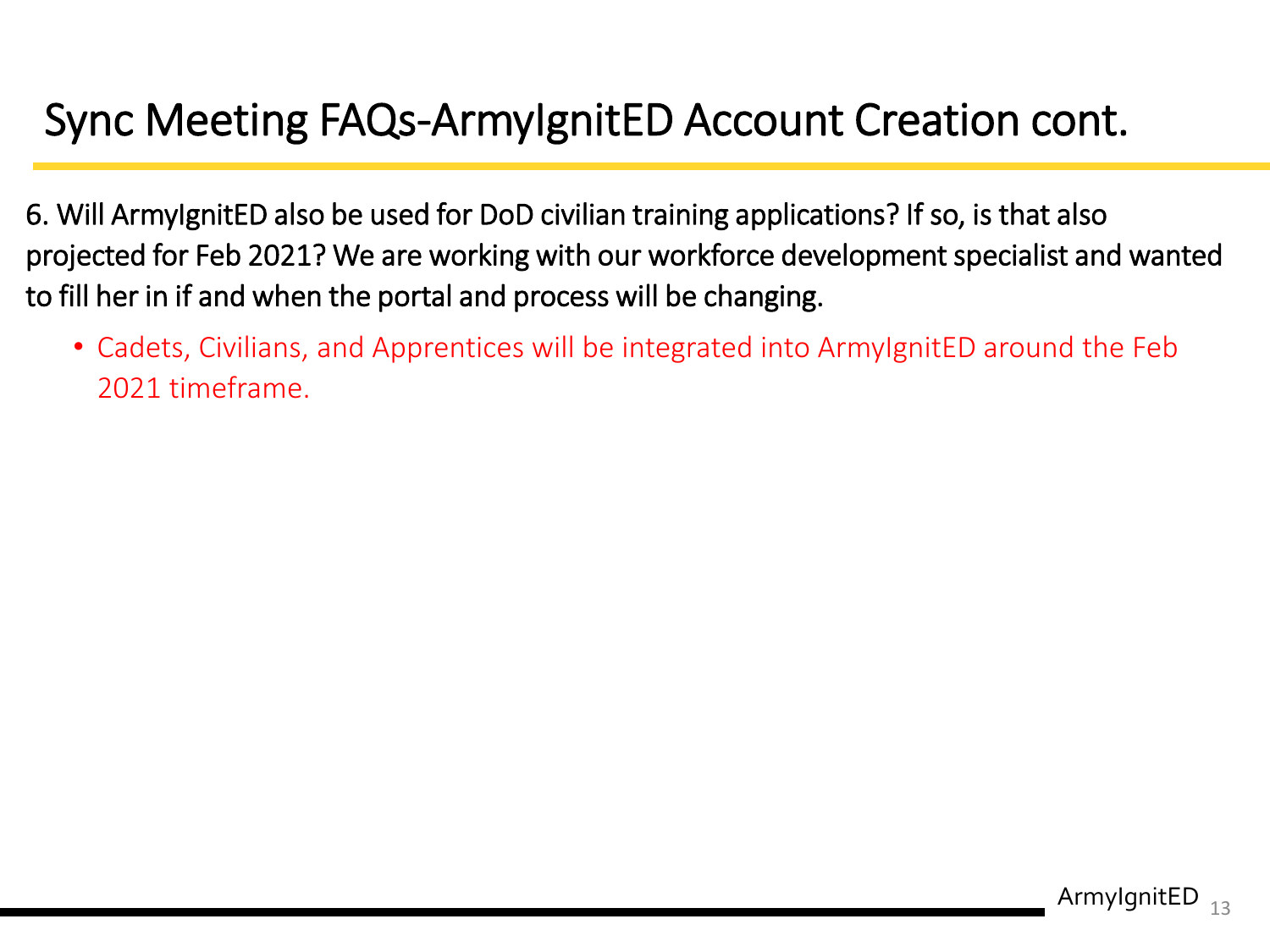## FAQs - Soldier ArmyIgnitED Functionality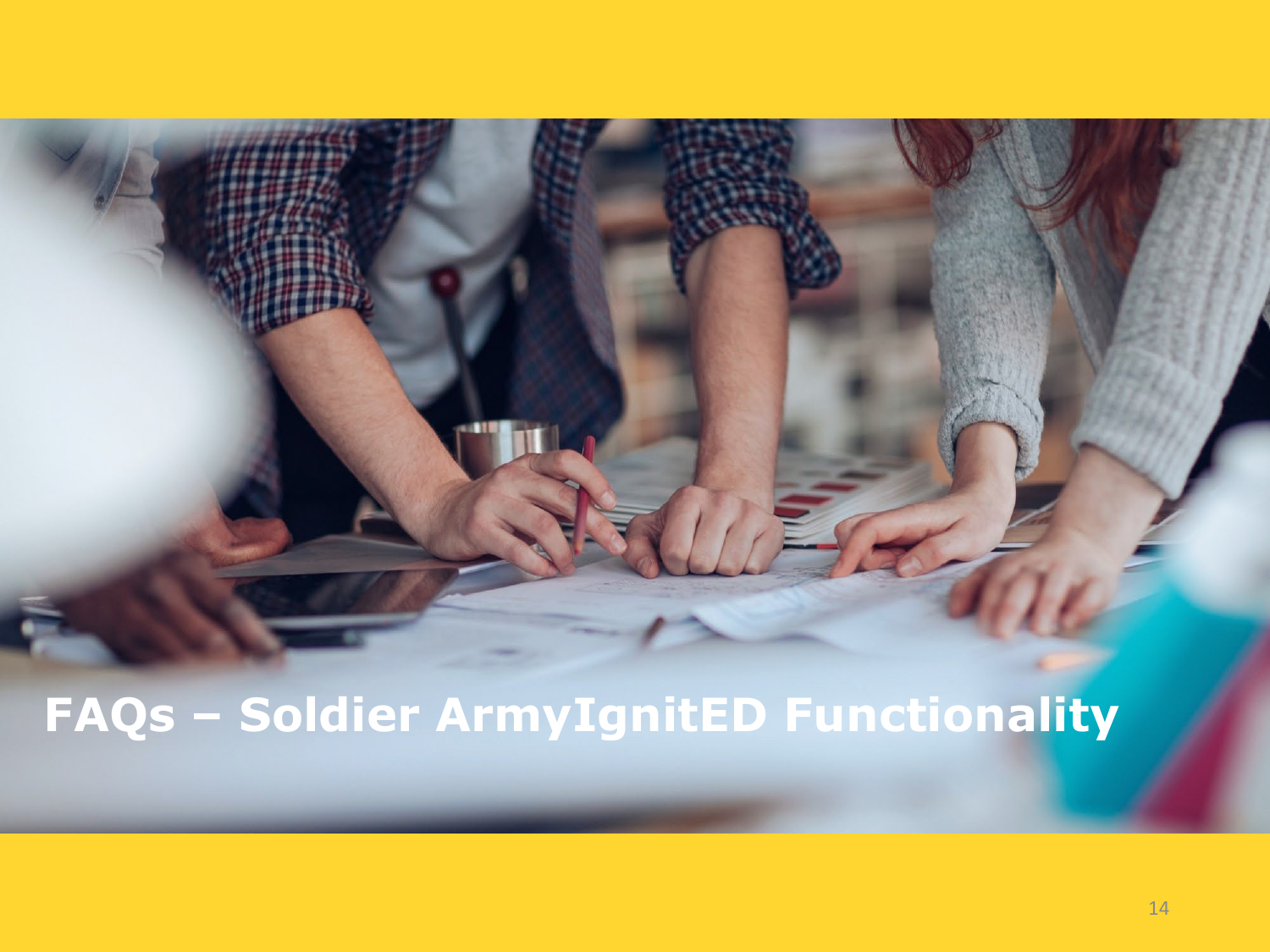## Sync Meeting FAQs-ArmyIgnitED Functionality (Soldier)

1. Is selecting a CA option (MOS or Civilian Occupation) still in ArmyIgnitED as a step for Soldiers when selecting a credential path?

- Yes, however now it will be listed as MOS or Other. The CA Other option allows the Soldier to select from any credential that is listed in Army COOL. However, the Soldier is required to do independent research to confirm they are eligible to pursue the credential.
- 2. Can Soldiers can have multiple pathways in ArmyIgnitED?
	- Yes, there was a system update that allows Soldiers to now have multiple Credential Paths.
- 3. Soldiers are not seeing their cases in ArmyIgnitED after they have been created. What is the length of time for them to see the case?
	- The Soldiers will see their case right away. Once logged in from the homepage, they would click "Credential Path" in the top right hand side and then click "My Credential Path" or they will see both current and previous CA Paths with CA Requests within their student profile page.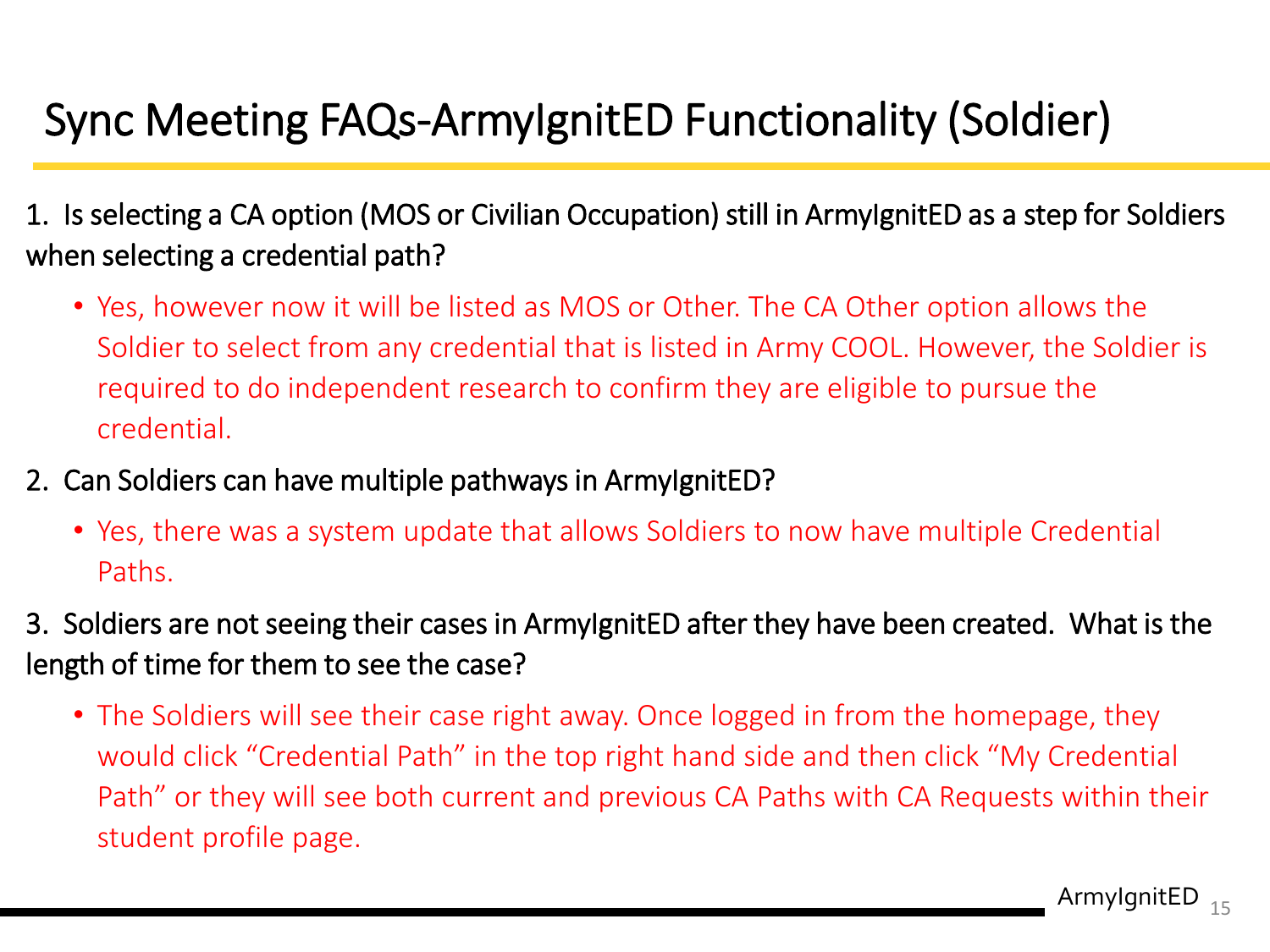### Sync Meeting FAQs-ArmyIgnitED Functionality (Soldier) cont.

- 4. Can Soldiers upload additional documentation after submitting requests?
	- No, but that doesn't mean their request will be rejected. If ACCESS needs additional documentation, they will reach out to the Soldier via email to provide. We will have later functionality for users to upload documents to a document repository.
- 5. What are the pending stages of a CA request in ArmyIgnitED?
	- The CA Request is in a "pending" status until the request has been paid by ACCESS and then moves to "in-progress" status. Once the Soldier completes the Credentialing Assistance request and uploads the proof of completion, it shifts to "pending" status. If ACCESS approves the request, then the request is marked a "complete." If the Soldier does not upload their proof of completion within 10 days, then the request's status shifts to "overdue."
- 6. How can Soldiers track their CA cases?
	- Within ArmyIgnitED Soldiers select My Credential Path screen, find the Credentialing Assistance request within the Credential Path to check the status. Alternatively, Soldiers can view the status of their Credentialing Assistance request on their Soldier Profile. Additionally, Soldiers will also receive system generated emails when the request is approved and/or rejected.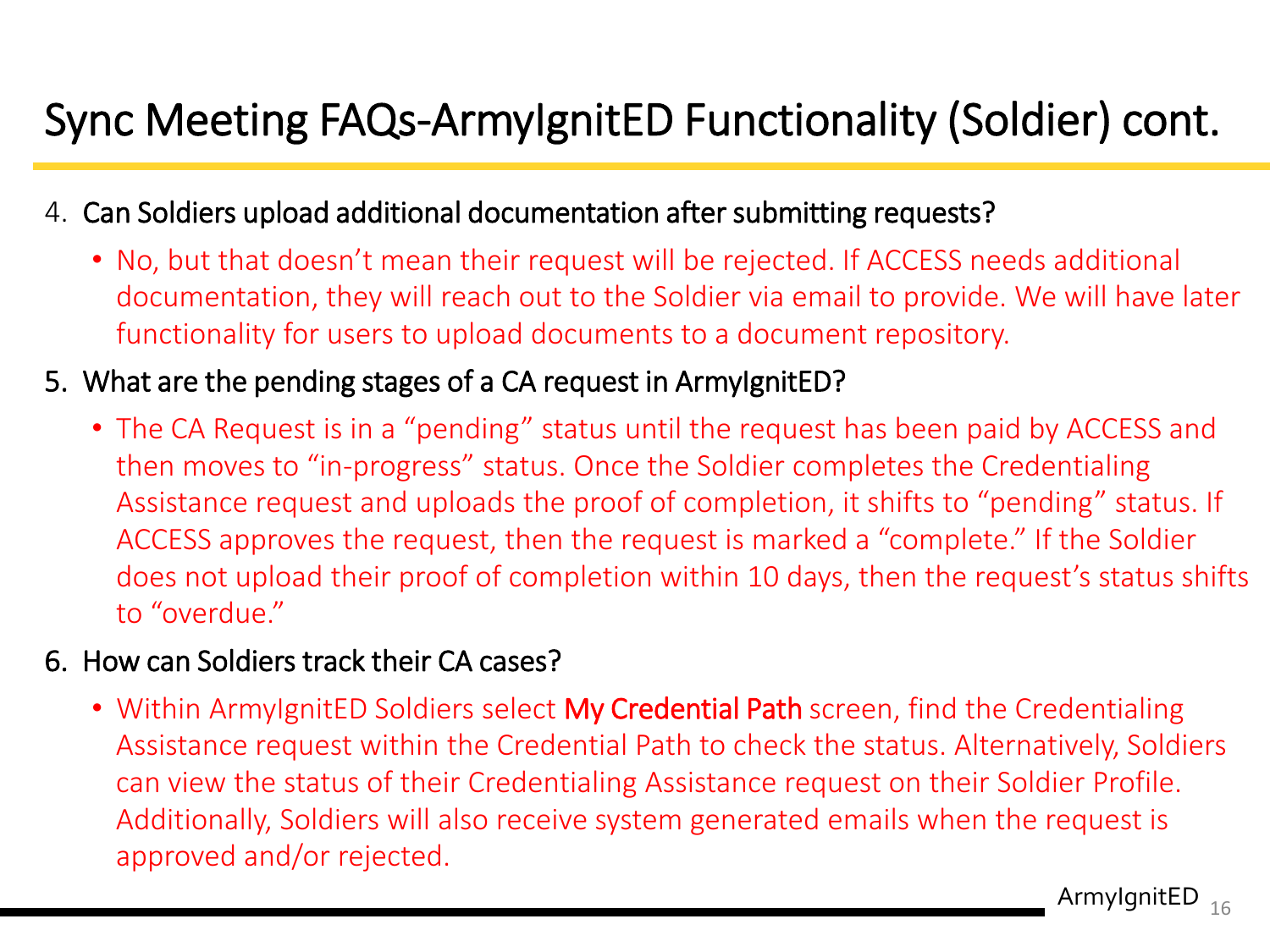## Sync Meeting FAQs-ArmyIgnitED Functionality (Soldier) cont.

#### 7. Can a Soldier withdraw from a CA Path?

• Yes, if the Soldier marks the path as "complete," they can initiate another credential path for the same credential. For example, let's say I am a Soldier and I have completed my last exam for my AWS Specialty Credential Path and selected "Complete Path". A couple months go by, and I decide I want to take another AWS Specialty exam to advance my credential. At this point, the Soldier can initiate a new AWS Specialty Path. At this point, the Soldier will have a "Current" and a "Past" AWS Specialty Path.

#### 8. How do Soldiers withdraw from a CA request?

• Soldiers will select the withdrawal link within their CA Request and either mark it as "personal" or "military." The HTG is now posted within the Help Center to assist Soldiers/Counselors through this process.

#### 9. So there is not a "drop" request option?

- It's not listed as "drop" but as "withdrawal" for the CA Request.
- 10. Will a Soldier's ArmylgnitED account reflect recoupments?
	- Armylgnit ${\sf ED}_{-17}$ • Yes, the account will reflect that a recoupment is due and to select their recoupment repayment plan. The system will also trigger a CA Recoupment Hold.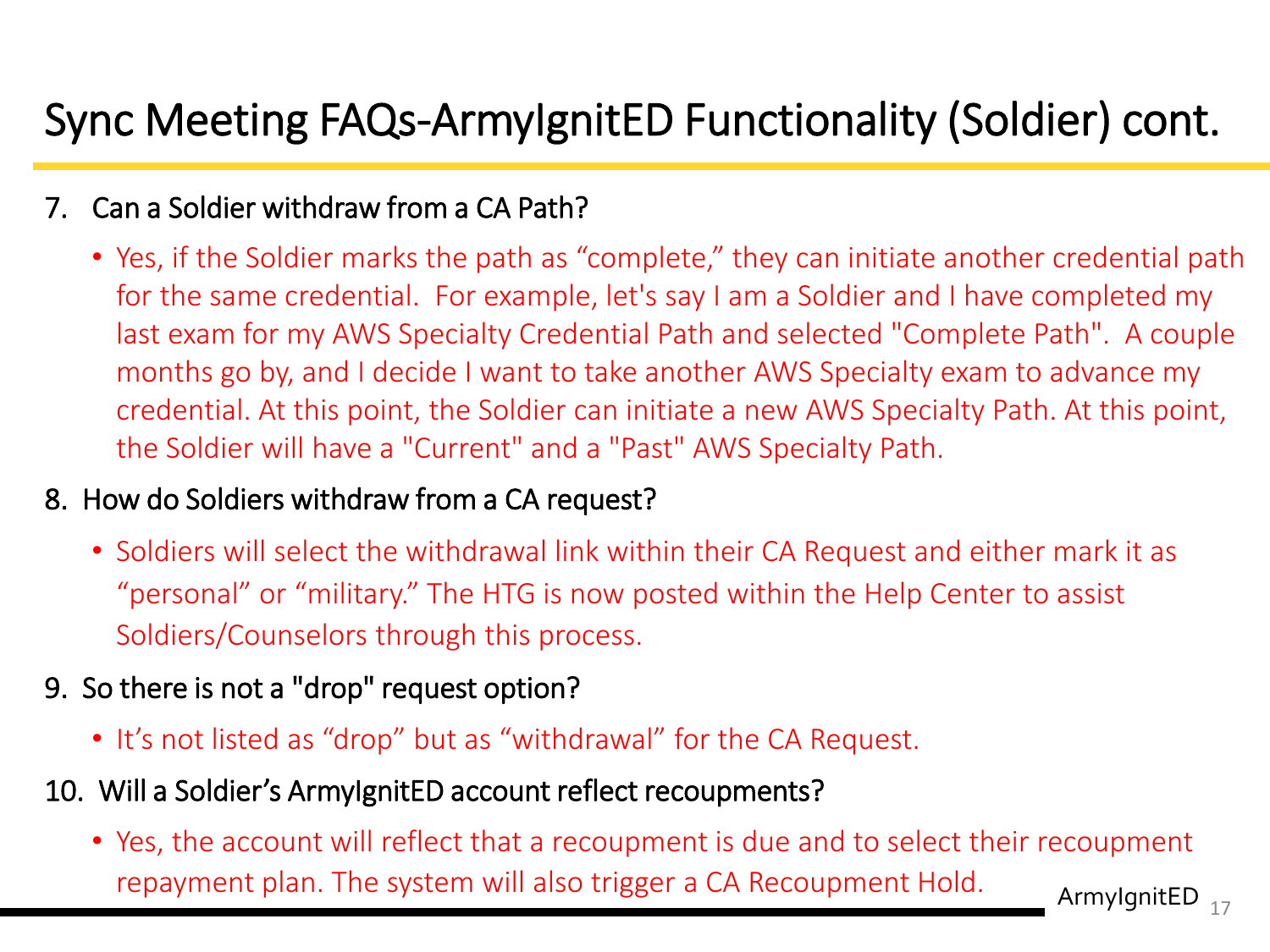# FAQs - Counselor ArmyIgnitED Functionality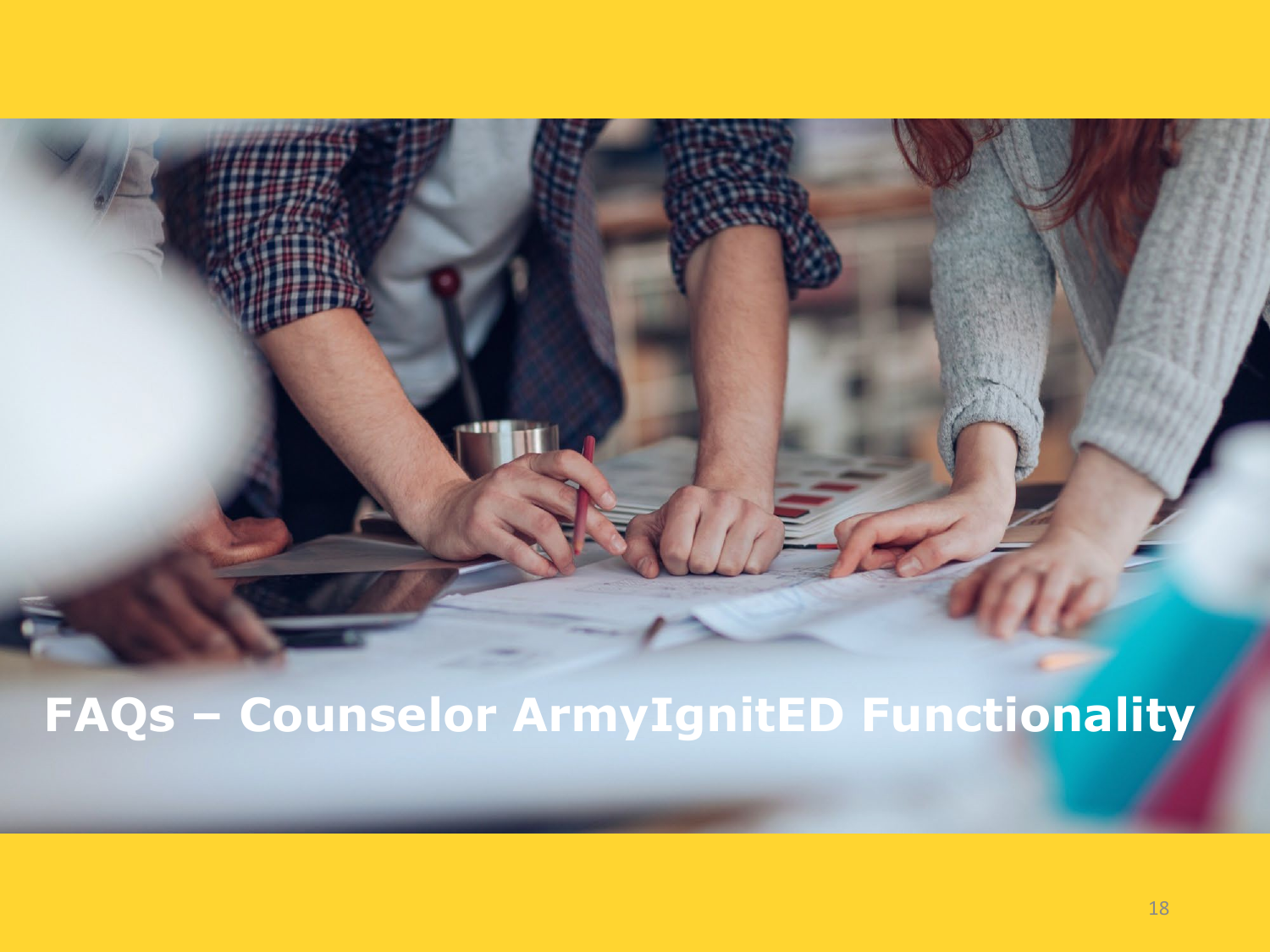## Sync Meeting FAQs-ArmyIgnitED Functionality (Counselor)

1. We have a Soldier that applied for CA in ArmyIgnitED, following all of the steps, but we cannot see the Soldier's application. We can see his account. Please advise.

• Right now newly activated Soldier accounts don't show up in the system until 24 hours. Deloitte is tracking this issue and working on a long-term solution. If after the 24 hours the account still does not appear, please let us know.

2. Can there be a direct link provided to access the help center within ArmyIgnitED instead of Counselors having to log into ArmyIgnitED every time they need to send Soldier account creation information?

- No, the only way to access the Help Center is to login to ArmyIgnitED and click the upper right hand corner drop down for the Help Center.
- 3. Will ETPs be through the system?
	- ACCESS is reviewing to determine if there will be a CA ETP.
- **4. Do Counselors have to take any steps in the system before a Soldier can request CA?**
	- No. Soldiers have the option in ArmyIgnitED of contacting the education center before submitting a CA request but this is not required.

Armylgnit ${\sf ED}_{15}$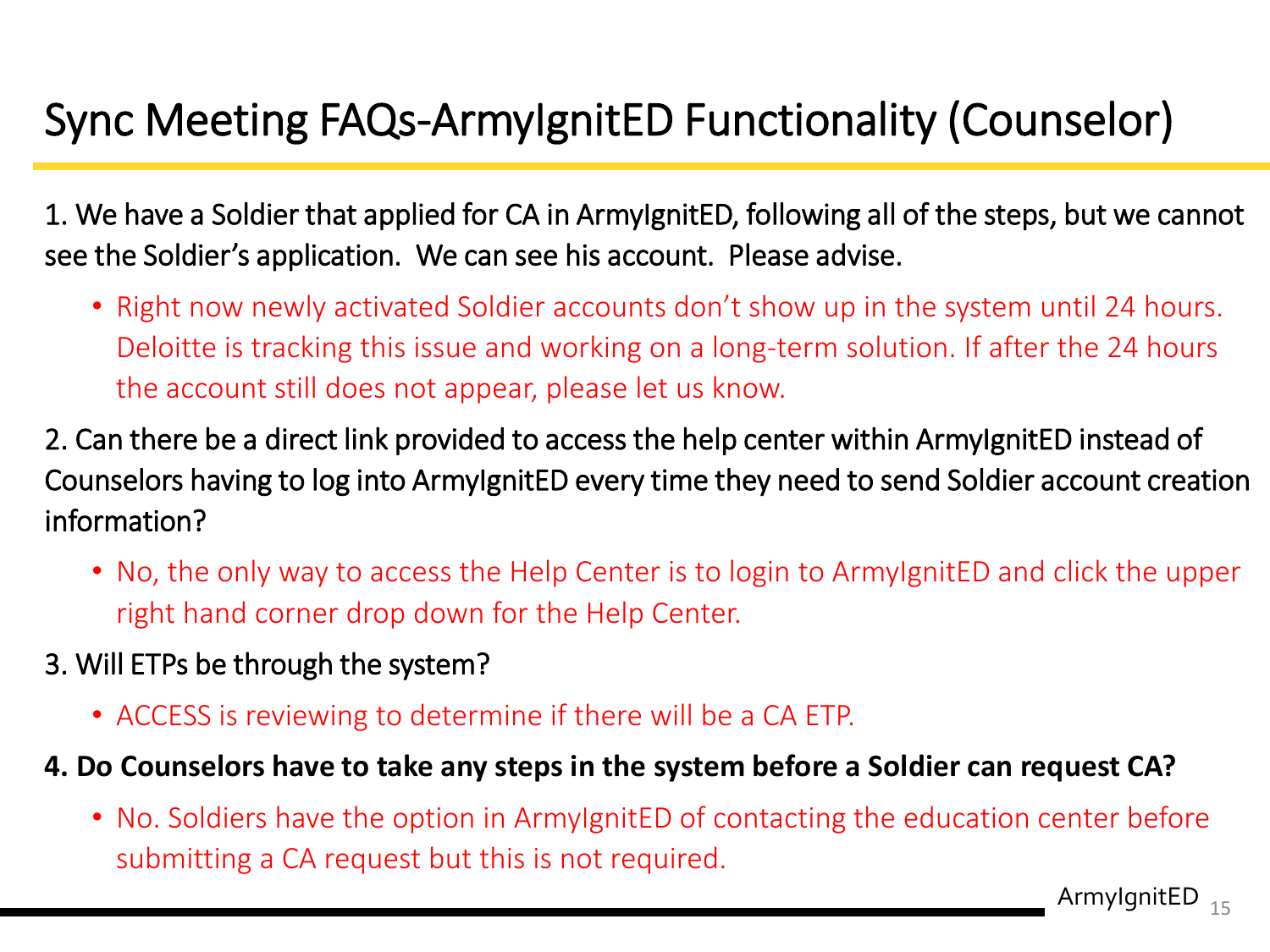## Meeting FAQs-ArmyIgnitED Functionality (Counselor) cont.

- 5. When will Counselors have the ability to submit CTS notes to ArmyIgnitED?
	- This functionality is being developed and likely will not be available until TA processing is integrated into ArmyIgnitED. Counselors should continue submitting CTS notes to GoArmyEd. There will be a data migration between GoArmyEd and ArmyIgnitED, timeframe TBD, at which point ArmyIgnitEd will become the only system of record.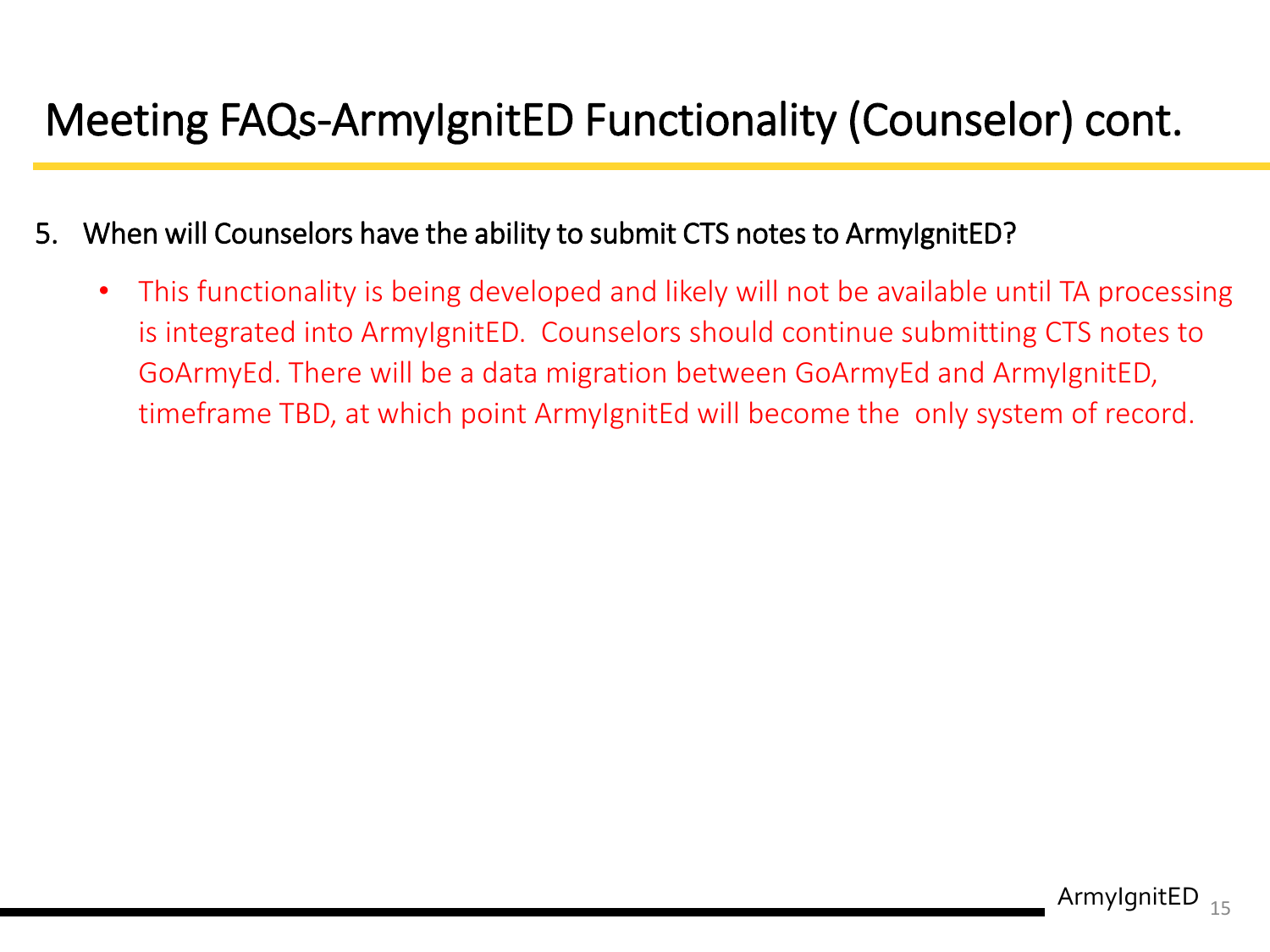## **FAQs – Training/Marketing/Reporting**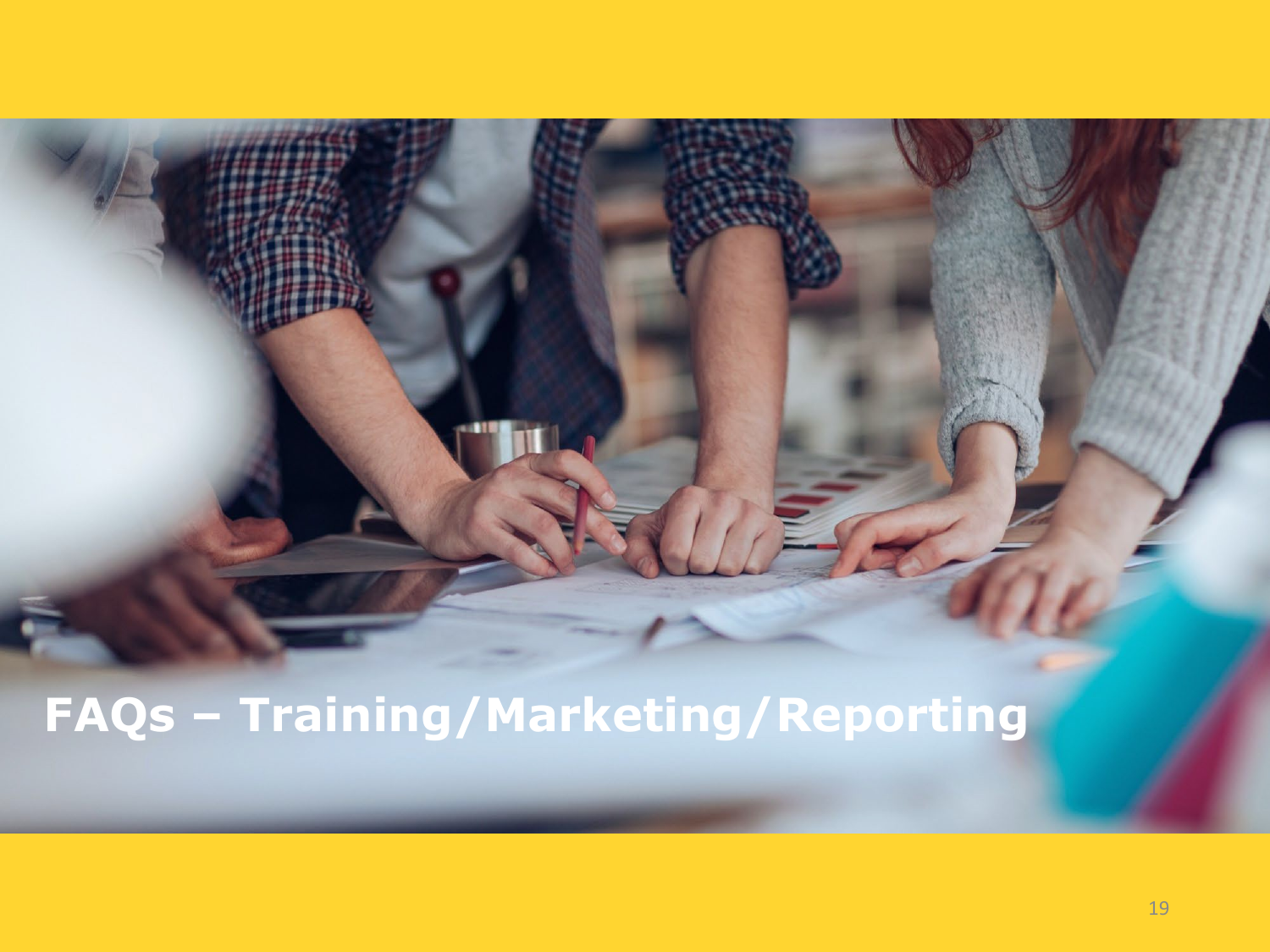### SYNC Meeting FAQs-ArmyIgnitED Training/Marketing/Reporting

- 1. Did a blast go out to the Fort Campbell and Fort Knox Soldiers about ArmyIgnitED?
	- ACCESS is not sending broadcast messaging through GoArmyEd. However, IBM is sending text messages to go-live sites starting at their designated timeframe.
- 2. Can we make our own Power Points for marketing or briefing?
	- Counselors should use the integrated training modules to market or brief, as these have the most current information. The modules are updated frequently, so Counselors should check them every 2 weeks to make sure they are using the most current ones.
- 3. Will Counselors have a MOCK Soldier account access like in GAE?
	- No, not at this time. We will see if this is an option for future development. The Soldier integrated training modules allow Counselors to see what an account looks like from a Soldier's perspective.